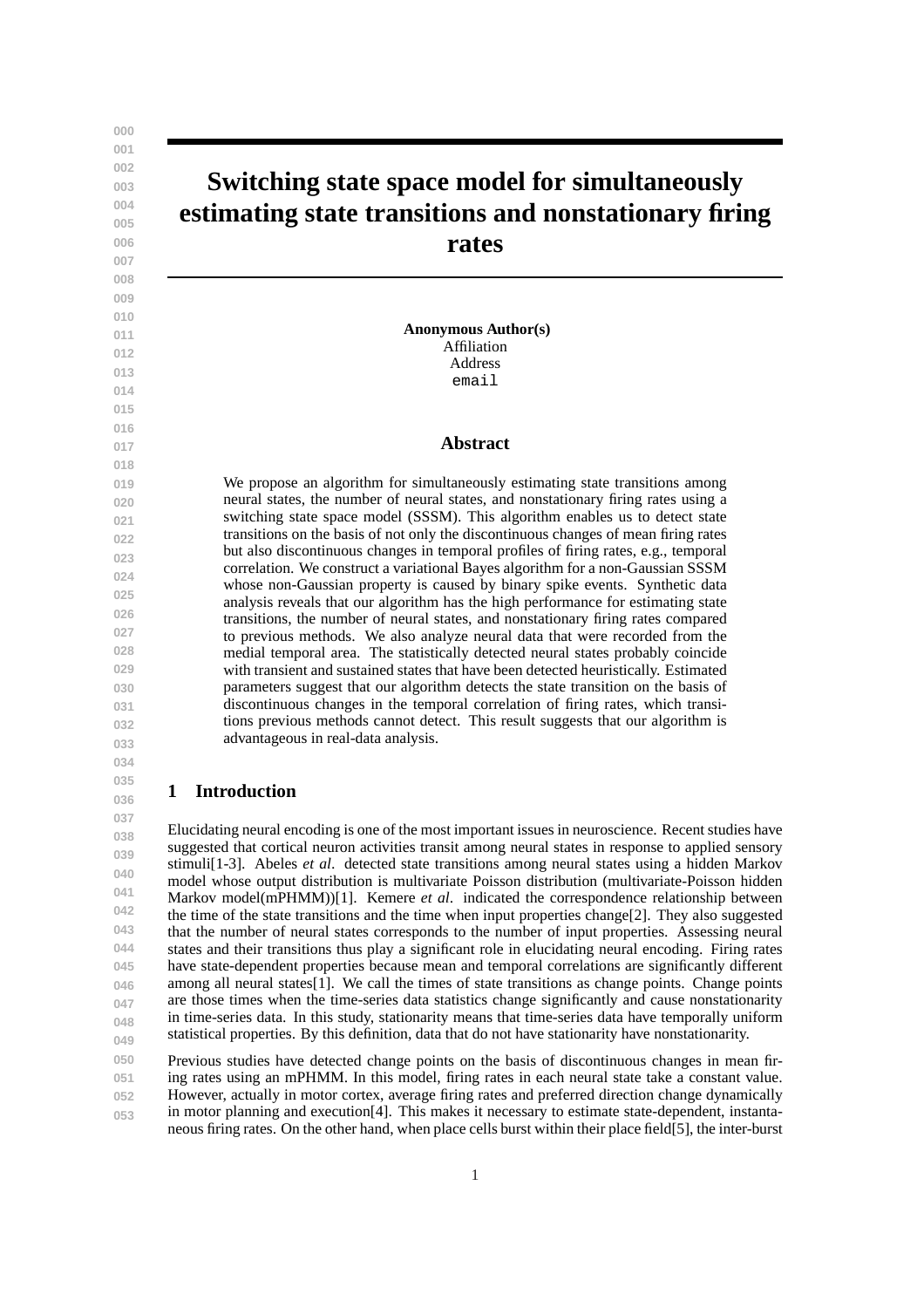**054 055 056 057** intervals correspond to the  $\theta$  rhythm frequency. Medial temporal (MT) area neurons show oscillatory firing rates when the target speed is modulated in the manner of a sinusoidal function[6]. These results indicate that change points also need to be detected when the temporal profiles of firing rates change discontinuously.

**058 059 060 061 062 063 064 065 066 067** One solution is to simultaneously estimate both change points and instantaneous firing rates. A switching state space model(SSSM)[7] can model nonstationary time-series data that include change points. An SSSM defines two or more system models, one of which is modeled to generate observation data through an observation model. It can model nonstationary time-series data while switching system models at change points. Each system model estimates stationary state variables in the region that it handles. Recent studies have been focusing on constructing algorithms for estimating firing rates using single-trial data to consider trial-by-trial variations in neural activities [8]. However, these previous methods assume firing rate stationarity within a trial. They cannot estimate nonstationary firing rates that include change points. An SSSM may be used to estimate nonstationary firing rates using single-trial data.

**068 069 070 071 072 073 074 075 076 077 078 079** We propose an algorithm for simultaneously estimating state transitions among neural states and nonstationary firing rates using an SSSM. We expect to be able to estimate change points when not only mean firing rates but also temporal profiles of firing rates change discontinuously. Our algorithm consists of a non-Gaussian SSSM, whose non-Gaussian property is caused by binary spike events. Learning and estimation algorithms consist of variational Bayes[9,10] and local variational methods[11,12]. Automatic relevance determination (ARD) induced by the variational Bayes method[13] enables us to estimate the number of neural states after pruning redundant ones. For simplicity, we focus on analyzing single-neuron data. Although many studies have discussed state transitions by analyzing multi-neuron data, some of them have suggested that single-neuron activities reflect state transitions in a recurrent neural network[14]. Note that we can easily extend our algorithm to multi-neuron analysis using the often-used assumption that change points are common among recorded neurons[1-3].

**080 081**

**082 083**

**089**

**099 100**

**102**

# **2 Definitions of Probabilistic Model**

### **2.1 Likelihood Function**

**084 085 086 087 088** Observation time *T* consists of *K* time bins of widths  $\Delta$  (ms), and each bin includes at most one spike ( $\Delta \ll 1$ ). The spike timings are  $t = \{t_1, ..., t_S\}$  where *S* is the total number of observed spikes. We define  $\eta_k$  such that  $\eta_k = +1$  if the *k*th bin includes a spike and  $\eta_k = -1$  otherwise  $(k = 1, \ldots, K)$ . The likelihood function is defined by the Bernoulli distribution

$$
p(\boldsymbol{t}|\boldsymbol{\lambda}) = \prod_{k=1}^{K} (\lambda_k \Delta)^{\frac{1+\eta_k}{2}} (1 - \lambda_k \Delta)^{\frac{1-\eta_k}{2}},
$$
\n<sup>(1)</sup>

**090 091 092 093 094** where  $\lambda = \{\lambda_1, ..., \lambda_K\}$  and  $\lambda_k$  is the firing rate at the *k*th bin. The product of firing rates and bin width corresponds to the spike-occurrence probability and  $\lambda_k \Delta \in [0,1)$  since  $\Delta \ll 1$ . The logit transformation of  $\exp(2x_k) = \frac{\lambda_k \Delta}{1 - \lambda_k \Delta}$   $(x_k \in (-\infty, \infty))$  lets us consider the nonnegativity of firing rates in detail[11]. Hereinafter, we call  $x = \{x_1, ..., x_K\}$  the "firing rates".

**095 096 097 098** Since *K* is a large because  $\Delta \ll 1$ , the computational cost and memory accumulation do matter. We thus use coarse graining[15]. Observation time *T* consists of *M* coarse bins of widths  $r = C\Delta$ (ms). A coarse bin includes many spikes and the firing rate in each bin is constant. The likelihood function which is obtained by applying the logit transformation and the coarse graining to eq. (1) is

$$
p(\boldsymbol{t}|\boldsymbol{x}) = \prod_{m=1}^{M} [\exp(\hat{\eta}_m x_m - C \log 2 \cosh x_m)],
$$
\n(2)

**101** where  $\hat{\eta}_m = \sum_{u=1}^C \eta_{(m-1)C+u}$ .

#### **103 104 2.2 Switching State Space Model**

**105 106 107** An SSSM consists of *N* system models; for each model, we define a prior distribution. We define label variables  $z_m^n$  such that  $z_m^n = 1$  if the *n*th system model generates an observation in the *m*th bin and  $z_m^n = 0$  otherwise  $(n = 1, ..., N, m = 1, ..., M)$ .



Figure 1: Graphical model representation of SSSM.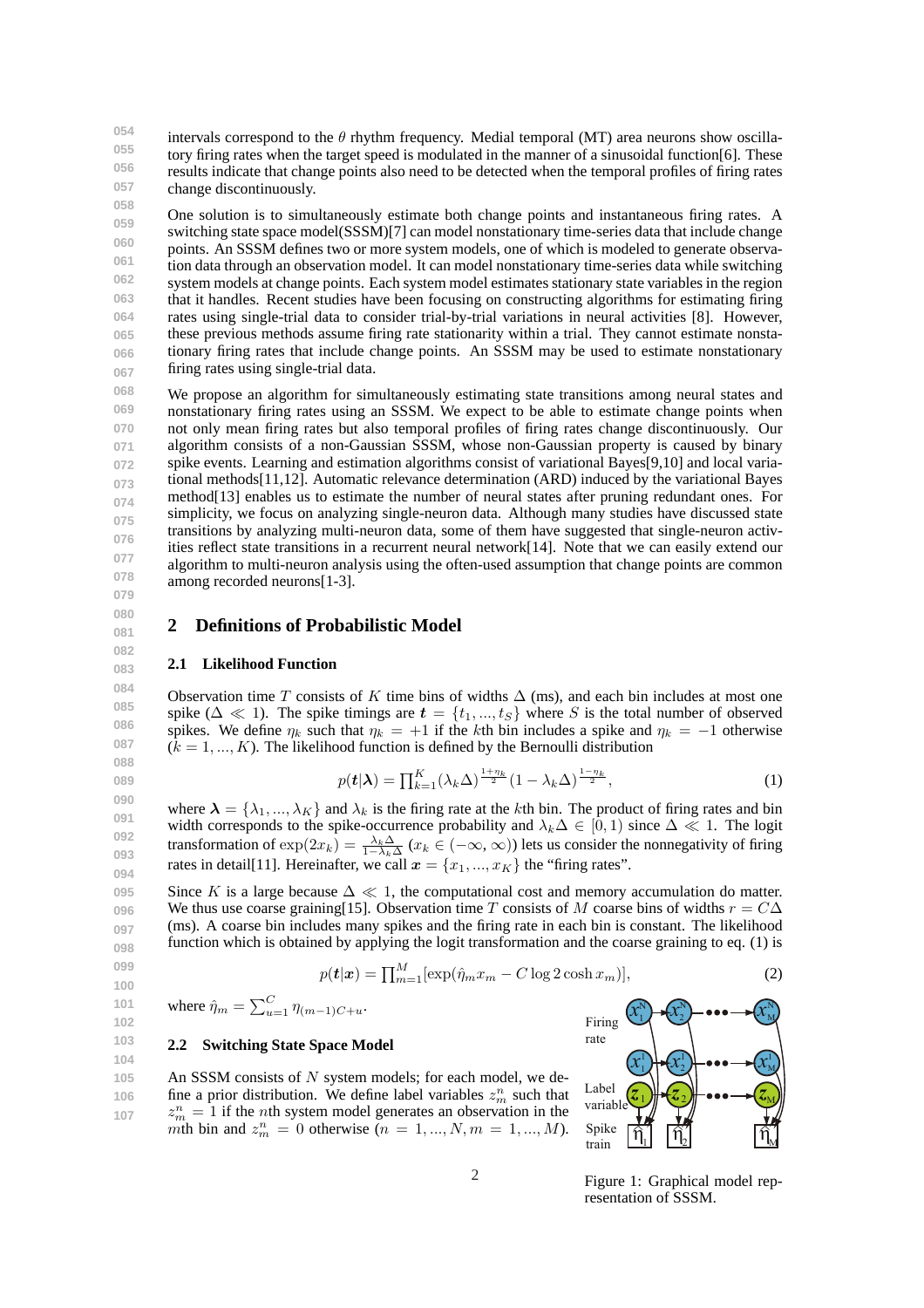**108 109** We call *N* the number of labels and the *n*th system model the *n*th

**110** label. The joint distribution is defined by

$$
p(\boldsymbol{t}, \boldsymbol{x}, \boldsymbol{z} | \boldsymbol{\theta'}) = p(\boldsymbol{t} | \boldsymbol{x}, \boldsymbol{z}) p(\boldsymbol{z} | \boldsymbol{\pi}, \boldsymbol{a}) p(\boldsymbol{x} | \boldsymbol{\mu}, \boldsymbol{\beta}),
$$
(3)

**112 113** where  $x = \{x^1, ..., x^N\}$ ,  $x^n = \{x_1^n, ..., x_M^n\}$ ,  $z = \{z_1^1, ..., z_M^1, ..., z_1^N, ..., z_M^N\}$ , and  $\theta' =$ *{π, a, µ, β}* are parameters. The likelihood function, including label variables, is given by

$$
p(\mathbf{t}|\mathbf{x}, \mathbf{z}) = \prod_{n=1}^{N} \prod_{m=1}^{M} [\exp(\hat{\eta}_m x_m^n - C \log 2 \cosh x_m^n)]^{z_m^n}.
$$
 (4)

We define the prior distributions of label variables as

$$
p(z_1|\pi) = \prod_{n=1}^{N} (\pi^n)^{z_1^n} \delta(\sum_{n=1}^{N} \pi^n - 1),
$$
\n(5)

$$
p(\mathbf{z}_{m+1}|\mathbf{z}_m,\mathbf{a}) = \prod_{n=1}^{N} \prod_{k=1}^{N} (a^{nk})^{z_m^n z_{m+1}^k} \delta(\sum_{k=1}^{N} a^{nk} - 1),
$$
\n(6)

**121 122** where  $\pi^n$  and  $a^{nk}$  are the probabilities that the *n*th label is selected at the initial time and that the *n*th label switches to the *k*th one, respectively. The prior distributions of firing rates are Gaussian

$$
p(\boldsymbol{x}) = \prod_{n=1}^{N} p(\boldsymbol{x}^n | \beta^n, \boldsymbol{\mu}^n) = \prod_{n=1}^{N} \sqrt{\frac{|\beta^n \boldsymbol{\Lambda}|}{(2\pi)^M}} \exp(-\frac{\beta^n}{2} (\boldsymbol{x}^n - \boldsymbol{\mu}^n)^T \boldsymbol{\Lambda} (\boldsymbol{x}^n - \boldsymbol{\mu}^n)), \quad (7)
$$

**125 126 127 128** where  $\beta^n$ ,  $\mu^n$  respectively mean the temporal correlation and the mean values of the *n*th-label firing rates  $(n = 1, ..., N)$ . Here for simplicity, we introduced  $\Lambda$ , which is the structure of the temporal  $\text{correlation satisfying } p(\boldsymbol{x}^n | \beta^n, \boldsymbol{\mu}^n) \propto \prod_m \exp(-\frac{\beta^n}{2})$  $\frac{2^n}{2}((x_m - \mu_m) - (x_{m-1} - \mu_{m-1}))^2$ ). Figure 1 depicts a graphical model representation of an SSSM.

**129 130 131 132** Ghahramani & Hinton (2000) did not introduce *a priori* knowledge about the label switching frequencies. However, in many cases, the time scale of state transitions is probably slower than that of the temporal variation of firing rates. We define prior distributions of  $\pi$  and  $\alpha$  to introduce *a priori* knowledge about label switching frequencies using Dirichlet distributions

$$
p(\boldsymbol{\pi}|\boldsymbol{\gamma}^n) = C(\boldsymbol{\gamma}^n) \prod_{n=1}^N (\pi^n)^{\gamma^n - 1} \delta(\sum_{n=1}^N \pi^n - 1),
$$
\n(8)

$$
\begin{array}{c} 134 \\ 135 \end{array}
$$

**133**

**111**

**123 124**

$$
p(\mathbf{a}|\gamma^{nk}) = \prod_{n=1}^{N} \left[ C(\gamma^{nk}) \prod_{k=1}^{N} (a^{nk})^{\gamma^{nk}-1} \delta(\sum_{k=1}^{N} a^{nk}-1) \right],
$$
\n(9)

**136 137 138 139 140 141 142** where  $C(\gamma^n) = \frac{\Gamma(\sum_{n=1}^N \gamma^n)}{\Gamma(\gamma^1)}$  $\frac{\Gamma(\sum_{n=1}^{N} \gamma^{n})}{\Gamma(\gamma^{1})...\Gamma(\gamma^{N})}, C(\gamma^{nk}) = \frac{\Gamma(\sum_{k=1}^{N} \gamma^{nk})}{\Gamma(\gamma^{n1})...\Gamma(\gamma^{nN})}$  $\frac{\Gamma(\sum_{k=1}^{N} \gamma^{n_k})}{\Gamma(\gamma^{n1}) \dots \Gamma(\gamma^{nN})}$ .  $C(\gamma^n)$  and  $C(\gamma^{nk})$  correspond to the normalization constants of  $p(\bm{\pi}|\gamma^n)$  and  $p(\bm{a}|\gamma^{nk})$ , respectively.  $\Gamma(u)$  is the gamma function defined by  $\Gamma(u) = \int_0^\infty dt t^{u-1} \exp(-t)$ . *γ*<sup>*n*</sup>, *γ*<sup>*nk*</sup> are hyperparameters to control the probability that the *n*th label is selected at the initial time and that the *n*th label switches to the *k*th. We define the prior distributions of  $\mu^n$  and  $\beta^n$  using non-informative priors. Since we do not have *a priori* knowledge about neural states, *µ* and *β*, which characterize each neural state, should be estimated from scratch.

# **3 Estimation and Learning of non-Gaussian SSSM**

**144 145 146**

**147**

**143**

It is generally computationally difficult to calculate the marginal posterior distribution in an SSSM[6]. We thus use the variational Bayes method to calculate approximated posterior distributions  $q(\boldsymbol{w})$  and  $q(\boldsymbol{\theta})$  that minimize the variational free energy

$$
148\n\n149\n\n150
$$

**155**

 $\mathcal{F}[q] = \int \int d\boldsymbol{w} d\boldsymbol{\theta} q(\boldsymbol{w}) q(\boldsymbol{\theta}) \log \frac{q(\boldsymbol{w}) q(\boldsymbol{\theta})}{p(\boldsymbol{t}, \boldsymbol{w}, \boldsymbol{\theta})} = \mathcal{U}[q] - \mathcal{S}[q]$ (10)

**151 152 153 154** where  $w = \{z, x\}$  are hidden variables,  $\theta = \{\pi, a\}$  are parameters,  $\mathcal{U}[q] = -\int \int d\mathbf{w} d\theta q(\mathbf{w}) q(\theta) \log p(\mathbf{t}, \mathbf{w}, \theta)$  and  $\mathcal{S}[q] = -\int \int d\mathbf{w} d\theta q(\mathbf{w}) q(\theta) \log (q(\mathbf{w})q(\theta)).$ We denote  $q(w)$  and  $q(\theta)$  as test distributions. The variational free energy satisfies

$$
\log p(\mathbf{t}) = -\mathcal{F}[q] + \mathrm{KL}(q(\mathbf{w})q(\boldsymbol{\theta})||p(\mathbf{w}, \boldsymbol{\theta}|\mathbf{t})),\tag{11}
$$

**156 157 158 159 160 161** where  $KL(q(\mathbf{w})q(\theta)||p(\mathbf{w}, \theta|\mathbf{t}))$  is the Kullback-Leibler divergence between test distributions and a posterior distribution  $p(w, \theta | t)$  defined by  $KL(q(y) || p(y|t)) = \int dy q(y) \log \frac{q(y)}{p(y|t)}$ . Since the marginal likelihood  $\log p(t)$  takes a constant value, the minimization of variational free energy indirectly minimizes Kullback-Leibler divergence. The variational Bayes method requires conjugacy between the likelihood function (eq. (4)) and the prior distribution (eq. (7)). However, eqs. (4) and (7) are not conjugate to each other because of the binary spike events. The local variational method enables us to construct a variational Bayes algorithm for a non-Gaussian SSSM.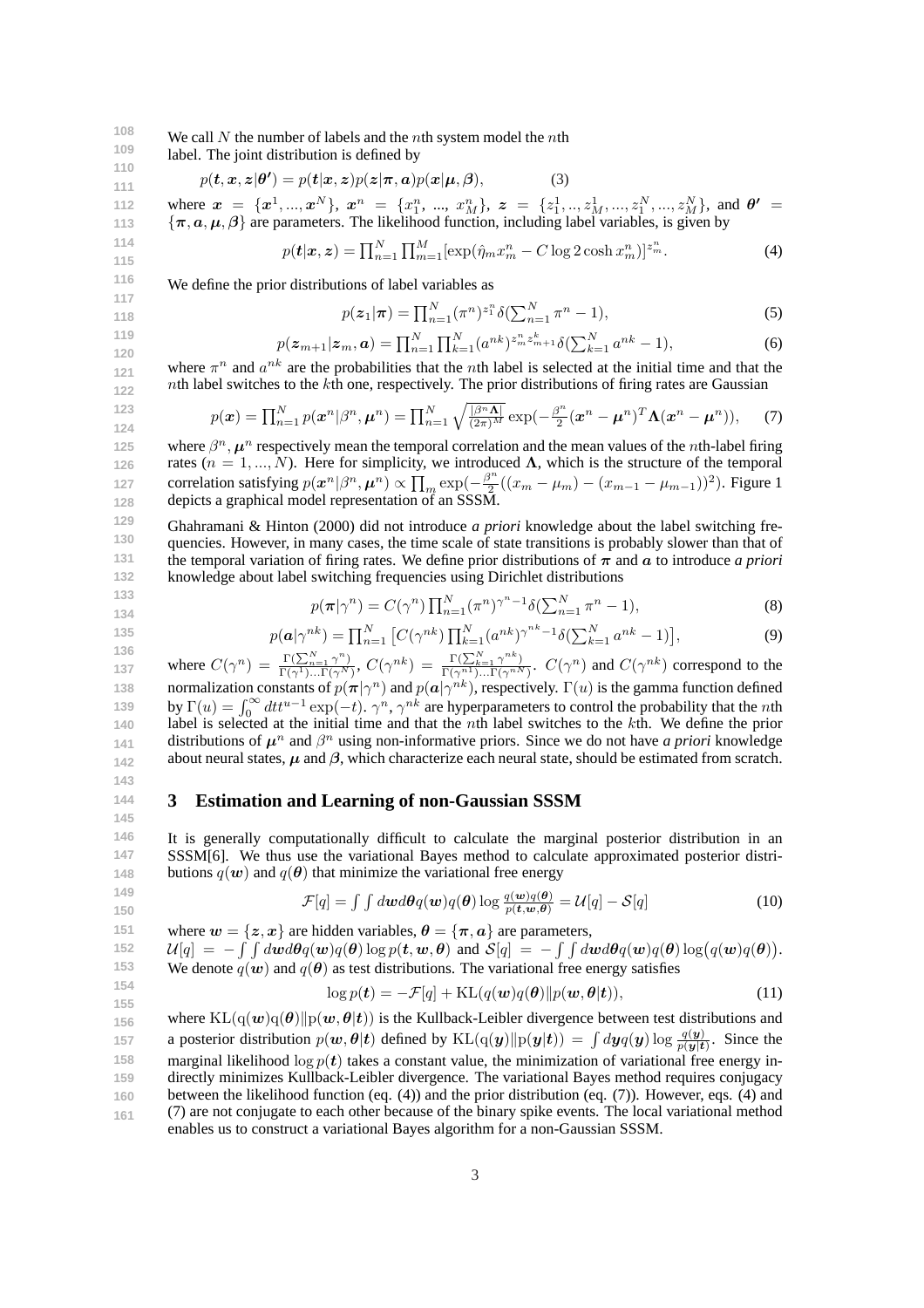#### **162 163 3.1 Local Variational Method**

**164 165 166 167 168 169 170** The local variational method, which was proposed by Jaakola & Jordan[11], approximately transforms a non-Gaussian distribution into a quadratic-form distribution by introducing variational parameters. Watanabe *et al.* have proven the effectiveness of this method in estimating stationary firing rates [12]. The exponential function in eq. (4) includes  $f(x_m^n) = \log 2 \cosh x_m^n$ , which is a concave function of  $y = (x_m^n)^2$ . The concavity can be confirmed by showing the negativity of the second-order derivative of  $f(x_m^n)$  with respect to  $(x_m^n)^2$  for all  $x_m^n$ . Considering the tangent line of  $f(x_m^n)$  with respect to  $(x_m^n)^2$  at  $(x_m^n)^2 = (\xi_m^n)^2$ , we get a lower bound for eq. (4)

$$
{}_{172}^{171} \quad p_{\xi}(\mathbf{t}|\mathbf{x},\mathbf{z}) = \prod_{n=1}^{N} \prod_{m=1}^{M} [\exp(\hat{\eta}_m x_m^n - C \frac{\tanh \xi_m^n}{2\xi_m^n} ((x_m^n)^2 - (\xi_m^n)^2)) - C \log 2 \cosh \xi_m^n)]^{z_m^n}, \quad (12)
$$

**173 174 175 176** where  $\xi_m^n$  is a variational parameter. Equation (12) satisfies the inequality  $p_{\xi}(t|x, z) \leq p(t|x, z)$ . We use eq. (12) as the likelihood function instead of eq. (4). The conjugacy between eqs. (12) and (7) enables us to construct the variational Bayes algorithm. Using eq. (12), we find that the variational free energy

$$
\mathcal{F}_{\xi}[q] = \int \int d\boldsymbol{w} d\boldsymbol{\theta} q(\boldsymbol{w}) q(\boldsymbol{\theta}) \log \frac{q(\boldsymbol{w}) q(\boldsymbol{\theta})}{p_{\xi}(\boldsymbol{t}, \boldsymbol{w}, \boldsymbol{\theta})} = \mathcal{U}_{\xi}[q] - \mathcal{S}[q] \tag{13}
$$

**179 180 181 182 183** satisfies the inequality  $\mathcal{F}_{\xi}[q] \geq \mathcal{F}[q]$ , where  $\mathcal{U}_{\xi}[q] = -\int \int dw d\theta q_{\xi}(w) q_{\xi}(\theta) \log p_{\xi}(s, w, \theta)$ . Since the inequality  $\log p(t, x, z) \ge -\mathcal{F}[q] \ge -\mathcal{F}_{\xi}[q]$  is satisfied, the test distributions that minimize  $\mathcal{F}_{\xi}[q]$  can indirectly minimize  $\mathcal{F}[q]$  which is analytically intractable. Using the EM algorithm to estimate variational parameters improves the approximation accuracy of  $\mathcal{F}_{\xi}[q]$ [16].

## **3.2 Variational Bayes Method**

**177 178**

**184 185**

**211 212 213**

**186 187 188 189** We assume the test distributions that satisfy the constraints  $q(\boldsymbol{w}) = \prod_{n=1}^{N} (q(\boldsymbol{x}^n | \boldsymbol{\mu}^n, \boldsymbol{\beta}^n)) q(\boldsymbol{z})$ and  $q(\theta) = q(\pi)q(a)$ , where  $\mu = {\mu^1, ..., \mu^N}, \beta = {\beta^1, ..., \beta^N}.$  Under constraints  $\int dx q(x|\mu, \beta) = 1$ ,  $\sum_{z} q(z) = 1$ ,  $\int d\pi q(\pi) = 1$  and  $\int da q(a) = 1$ , we can obtain the test distributions of hidden variables  $x^n$ ,  $z$  that minimize eq. (13) as follows:

$$
q(\boldsymbol{x}^n|\boldsymbol{\mu}^n,\beta^n) = \sqrt{\frac{|\boldsymbol{W}^n|}{(2\pi)^M}} \exp(-\frac{1}{2}(\boldsymbol{x}^n - \boldsymbol{\hat{\mu}}^n)^T \boldsymbol{W}^n (\boldsymbol{x}^n - \boldsymbol{\hat{\mu}}^n)),
$$
(14)

$$
q(z) \propto \prod_{n=1}^{N} \exp(\hat{\pi}^n)^{z_1^n} \prod_{n=1}^{N} \prod_{m=1}^{M} \exp(\hat{b}_m^n)^{z_m^n} \prod_{m=1}^{M-1} \prod_{n=1}^{N} \prod_{k=1}^{N} \exp(\hat{a}_m^{nk})^{z_m^k z_{m+1}^k}, \quad (15)
$$

**194 195 196 197 198 199** where  $\mathbf{W}^n = CL^n + \beta^n \Lambda$ ,  $\hat{\boldsymbol{\mu}}^n = (\mathbf{W}^n)^{-1}(\mathbf{w}^n + \beta^n \Lambda \boldsymbol{\mu}^n)$ ,  $\hat{\pi}^n = \langle \log \pi^n \rangle$ ,  $\hat{b}_m^n = \hat{\eta}_m \langle x_m^n \rangle$  $\frac{C \tanh \xi_m^n}{2\xi_m^n} (\langle (x_m^n)^2 \rangle - (\xi_m^n)^2) - C \log 2 \cosh \xi_m^n, \hat{a}^{nk} = \langle \log a^{nk} \rangle, L^n$  is the diagonal matrix whose  $(m, m)$  component is  $\langle z_m^n \rangle \frac{\tanh \xi_m^n}{\xi_m^n}$ ,  $\boldsymbol{w}^n$  is the vector whose  $(1, m)$  component is  $\langle z_m^n \rangle \hat{\eta}_m$ .  $\langle \cdot \rangle$  means the average obtained using a test distribution  $q(\cdot)$ . The computational cost of calculating the inverse of each  $\tilde{W}$  is  $\mathcal{O}(M)$  because  $\Lambda$  is defined by a tridiagonal and  $L^n$  is a diagonal matrix.

**200 201 202 203 204 205 206 207 208** In the calculation of  $q(x^n)$ ,  $\langle z_m^n \rangle$  controls the effective variance of the likelihood function. A higher  $\langle z_m^n \rangle$  means the data are reliable for the *n*th label in the *mth* bin and lower  $\langle z_m^n \rangle$  means the data are unreliable. Under the constraint  $\sum_{n=1}^{N} \langle z_m^n \rangle = 1$ , all labels estimate their firing rates on the basis of divide-and-conquer principle of data reliability. Using the equality  $(\xi_m^n)^2 = \langle (x_m^n)^2 \rangle$  that will be developed in the next section, we obtain  $\hat{b}_m^n = \hat{\eta}_m \langle x_m^n \rangle - C \log 2 \cosh \langle x_m^n \rangle - \frac{C}{2} \log 2 \cosh \left(1 + \frac{C}{2} \right)$  $(W^n)^{-1}_{(m,m)}/\langle x_m^n \rangle^2$  in eq. (15). When the *m*th bin includes many (few) spikes, the *n*th label tends to be selected if it estimates the highest (lowest) firing rate among the labels. But the variance of the *n*th label  $(W^n)_{(m,m)}^{-1}$  penalizes that label's selection probability.

**209 210** We can also obtain the test distribution of parameters  $\pi$ ,  $\alpha$  as

$$
q(\pi) = C(\hat{\gamma}^n) \prod_{n=1}^N (\pi^n)^{\hat{\gamma}^n - 1} \delta(\sum_{n=1}^N \pi^n - 1),
$$
\n(16)

$$
q(\mathbf{a}) = \prod_{n=1}^{N} \left[ C(\hat{\gamma}^{nk}) \prod_{k=1}^{N} (a^{nk})^{\hat{\gamma}^{nk} - 1} \delta(\sum_{k=1}^{N} a^{nk} - 1) \right],
$$
 (17)

**214 215** where  $C(\hat{\gamma}^n) = \frac{\Gamma(\sum_{n=1}^N \hat{\gamma}^n)}{\Gamma(\hat{\gamma}^1) - \Gamma(\hat{\gamma}^N)}$  $\frac{\Gamma(\sum_{n=1}^{N} \hat{\gamma}^n)}{\Gamma(\hat{\gamma}^1)... \Gamma(\hat{\gamma}^N)}, C(\hat{\gamma}^{nk}) = \frac{\Gamma(\sum_{k=1}^{N} \hat{\gamma}^{nk})}{\Gamma(\hat{\gamma}^{n1})... \Gamma(\hat{\gamma}^{nN})}$  $\frac{\Gamma(\sum_{k=1}^{N} \hat{\gamma}^{(n)})}{\Gamma(\hat{\gamma}^{n})\dots\Gamma(\hat{\gamma}^{n})}$ .  $C(\hat{\gamma}^{n})$  and  $C(\hat{\gamma}^{nk})$  correspond to the normalization constants of  $q(\pi)$  and  $q(a)$ , and  $\hat{\gamma}^n = \langle z_1^n \rangle + \gamma^1$ ,  $\hat{\gamma}^{nk} = \sum_{m=1}^{M-1} \langle z_m^n z_{m+1}^k \rangle + \gamma^{nk}$ .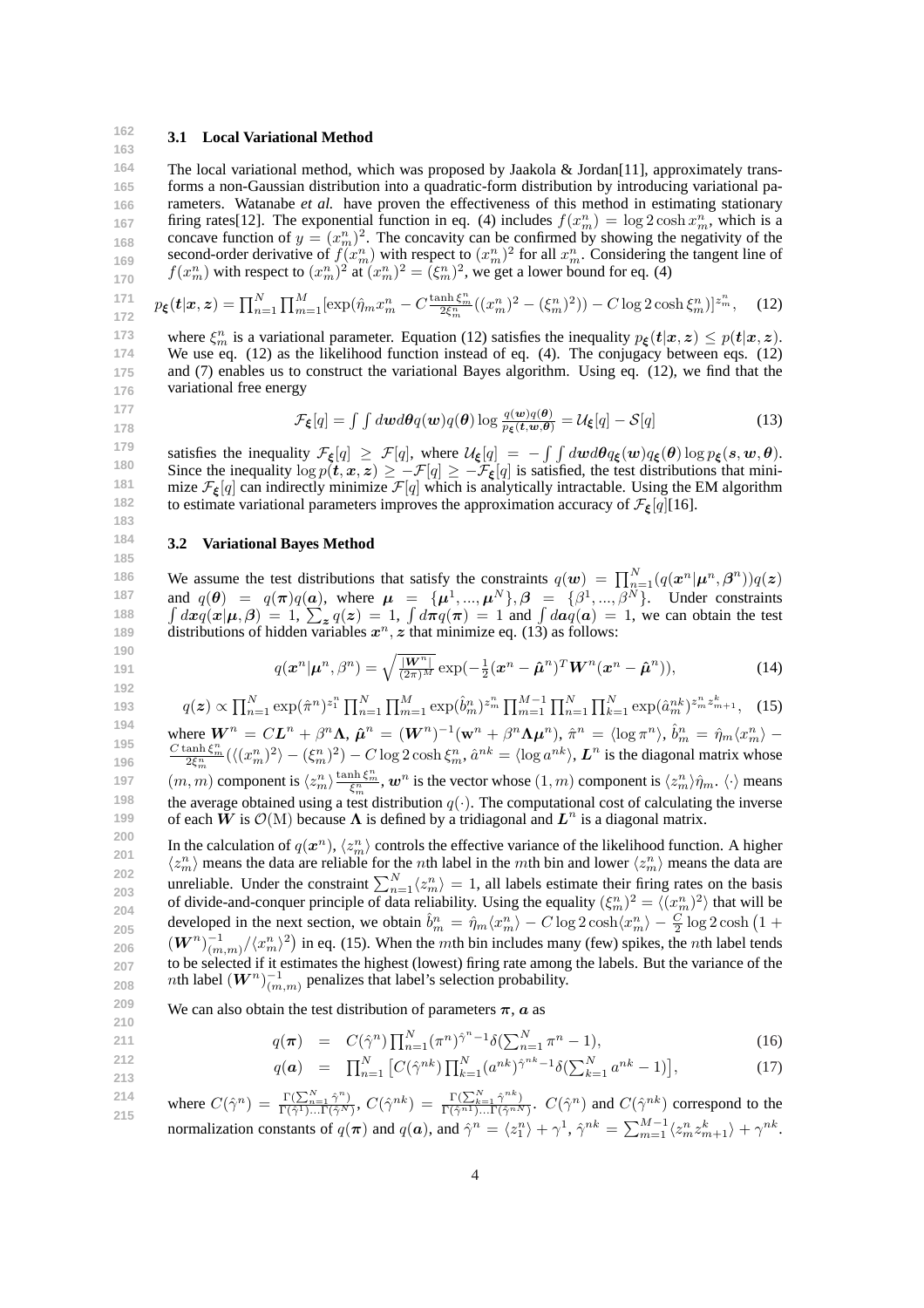**217**

**221 222 223**

**266**

**216 218 219 220** We can see  $\gamma^n$  in  $\hat{\gamma}^n$  controls the probability that the *n*th label is selected at the initial time, and  $\gamma^{nk}$  in  $\hat{\gamma}^{nk}$  biases the probability of the transition from the *n*th label to the *k*th label. A forwardbackward algorithm enables us to calculate the first- and second-order statistics of  $q(z)$ . Since an SSSM involves many local solutions, we search for a global one using deterministic annealing, which is proven to be effective for estimating and learning in an SSSM [7].

# **3.3 EM algorithm**

**224 225 226 227** The EM algorithm enables us to estimate variational parameters  $\xi$  and parameters  $\mu$  and  $\beta$ . In the EM algorithm, the calculation of the Q function is computationally difficult because it requires us to calculate averages using the true posterior distribution. We thus calculate the Q function using test distributions instead of the true posterior distributions as follows:

$$
\tilde{Q}(\boldsymbol{\mu}, \boldsymbol{\beta}, \boldsymbol{\xi} \|\boldsymbol{\mu}^{(t')}, \boldsymbol{\beta}^{(t')}, \boldsymbol{\xi}^{(t')}) = \int dx q(\boldsymbol{x}|\boldsymbol{\mu}^{(t')}, \boldsymbol{\beta}^{(t')}) q(\boldsymbol{z}) q(\boldsymbol{\pi}) q(\boldsymbol{a}) \log p_{\boldsymbol{\xi}}(\boldsymbol{t}, \boldsymbol{x}, \boldsymbol{z}, \boldsymbol{\pi}, \boldsymbol{a}|\boldsymbol{\mu}, \boldsymbol{\beta}).
$$
(18)

Since  $\tilde{Q}(\mu,\beta,\xi||\mu^{(t')},\beta^{(t')},\xi^{(t')})=-\mathcal{U}[q]_{\xi}$ , maximizing the Q function with respect to  $\mu,\beta,\xi$  is equivalent to minimizing the variational free energy (eq. (10) ). The update rules

$$
(\xi_m^n)^2 = \langle (x_m^n)^2 \rangle, \quad \mu_m^n = \langle x_m^n \rangle, \quad \text{and} \quad \beta^n = \frac{M}{\text{Tr}[\Lambda((\mathbf{W}^n)^{-1} + (\langle \mathbf{x}^n \rangle - \mu^n)(\langle \mathbf{x}^n \rangle - \mu^n)^T)]} \tag{19}
$$

maximize the Q function. The following table summarizes our algorithm.

| — Summary of our algorithm -                                                                                                                    |
|-------------------------------------------------------------------------------------------------------------------------------------------------|
| Set $\gamma^1$ and $\gamma^{nk}$ . $t' \leftarrow 1$ Initialize parameters of model.                                                            |
| Perform the following VB and EM algorithm until $\mathcal{F}_{\xi}[q]$ converges.                                                               |
| $\boldsymbol{\xi}^{(t')}, \boldsymbol{\mu}^{(t')}, \boldsymbol{\beta}^{(t')} \leftarrow \boldsymbol{\xi}, \boldsymbol{\mu}, \boldsymbol{\beta}$ |
| <b>Variational Bayes algorithm</b> Perform the VB-E and VB-M step until $\mathcal{F}_{\varepsilon^{(t')}}[q]$ converges.                        |
| Compute $q(x \mu^{(t')}, \beta^{(t')})$ and $q(z)$ using eq. (14) and eq. (15).<br>VB-E step:                                                   |
| VB-M step: Compute $q(\pi)$ and $q(a)$ using eq. (16) and eq. (17).                                                                             |
|                                                                                                                                                 |
| <b>EM algorithm</b> Compute $\xi, \mu, \beta$ using eq. (19).                                                                                   |

*t*  $\mathbf{t}' \leftarrow \mathbf{t}' + 1$ 

# **4 Results**

The estimated firing rate in the *mth* bin is defined by  $\tilde{x}_m = \langle x_m^{\tilde{n}_m} \rangle$ , where  $\tilde{n}_m$  satisfies  $\tilde{n}_m =$  $\arg \max_n \langle z_m^n \rangle$ . The estimated change points  $\tilde{m}r = \tilde{m}C\Delta$  satisfies  $\langle z_m^n \rangle > \langle z_m^k \rangle$  ( $\forall k \neq n$ ) and  $\langle z_{\tilde{m}+1}^n \rangle$   $\langle z_{\tilde{m}+1}^k \rangle$   $(\exists k \neq n)$ . The estimated number of labels  $\tilde{N}$  is given by  $\tilde{N} =$ *N* − (the number of pruned labels), where we assume that the *n*th label is pruned out if  $\langle z_m^n \rangle$  < 10*−*<sup>5</sup> ( *<sup>∀</sup>m*). We call our algorithm "the variational Bayes switching state space model" (VB-SSSM).

### **4.1 Synthetic data analysis and Comparison with previous methods**

We artificially generate spike trains from arbitrarily set firing rates with an inhomogeneous gamma process. Throughout this study, we set  $\kappa$  which means the spike irregularity to 2.4 in generating spike trains. We additionally confirmed that the following results are invariant if we generate spikes using inhomogeneous Poisson or inverse Gaussian process.

**263 264 265** In this section, we set parameters to  $N = 5, T = 4000, \Delta = 0.001, r = 0.04, \gamma^{n} = 1, \gamma^{nk} = 0.04$  $100(n = k)$  or  $2.5(n \neq k)$ . The hyperparameters  $\gamma^{nk}$  represent the *a priori* knowledge where the time scale of transitions among labels is sufficiently slower than that of firing-rate variations.

#### **267 268 4.1.1 Accuracy of change-point detections**

**269** This section discusses the comparative results between the VB-SSSM and mPHMM regarding the accuracy of change-point detections and number-of-labels estimation. We used the EM algorithm to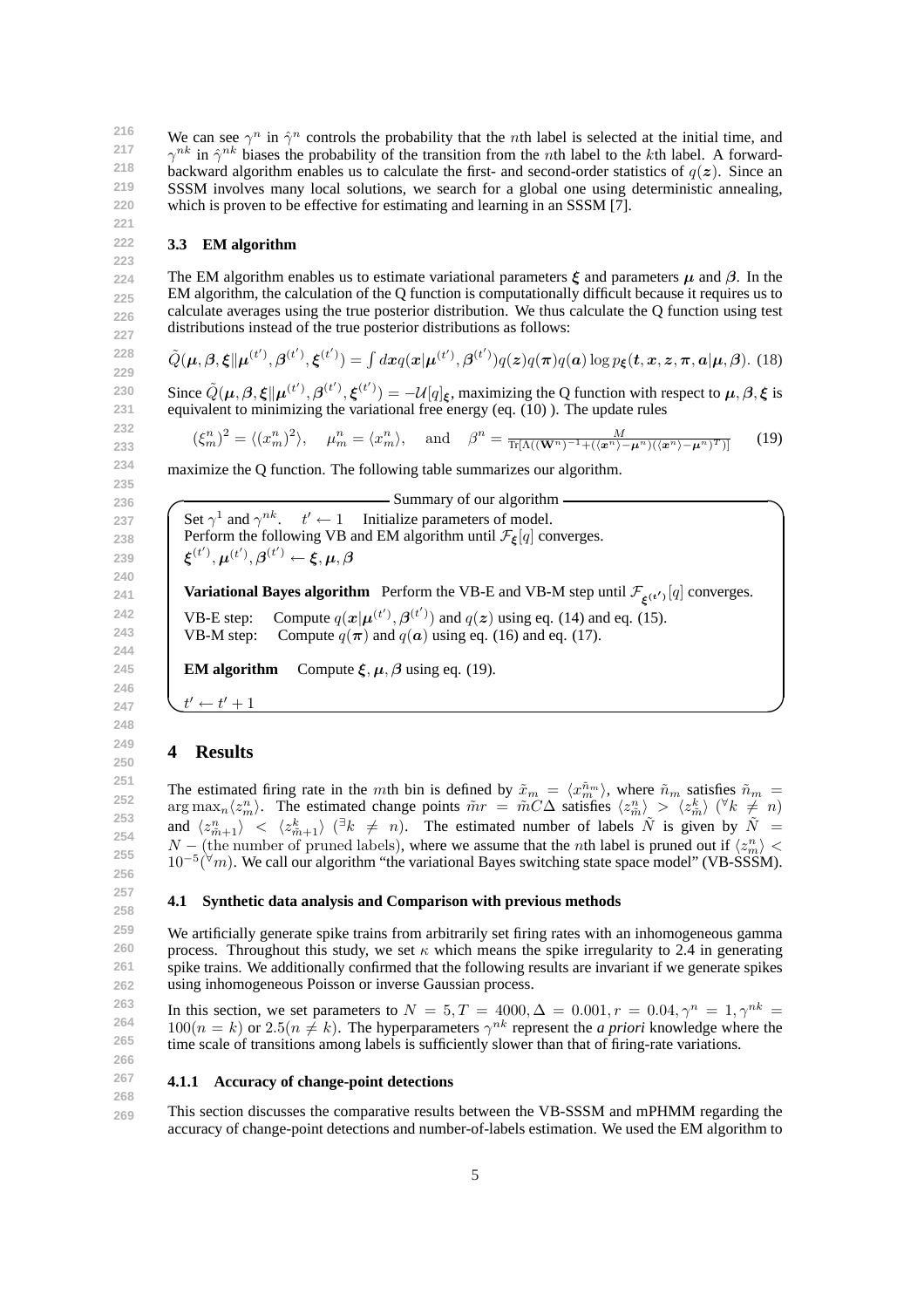**270 271**

**272 273 274**



Figure 2: Comparative results of change-point detections for the VB-SSSM and the mPHMM. (a) and (c): Arbitrary set firing rates for validating the accuracy of change-point detections when firing rates include discontinuous changes in mean value (fig. (a)) or temporal correlation (fig. (c)). (b) and (d): Comparative results that correspond to firing rates in (a) ((b)) and (c) ((d)). The stronger the white color becomes, the more dominant the label is in the bin.

**292 293 294 295 296 297 298 299 300 301 302** estimate the label variables in the mPHMM[1-3]. Since the mPHMM is useful in analyzing multitrial data, in the estimation of mPHMM we used ten spike trains under the assumption that change points were common among ten spike trains. On the other hand, VB-SSSM uses single-trial data. Fig. 2(a) displays arbitrarily set firing rates to verify the change point detection accuracy when mean firing rates changed discontinuously. The firing rate at time  $t$ (ms) was set to  $\lambda_t = 0.0$  ( $t \in$  $[0,1000), t \in [2000, 3000)$ ,  $\lambda_t = 110.0$   $(t \in [1000, 2000)$ , and  $\lambda_t = 60.0$   $(t \in [3000, 4000]$ . The upper graph in fig. 2(b) indicates the label variables estimated with the VB-SSSM and the lower indicates those estimated with the mPHMM. In the VB-SSSM, ARD estimated the number of labels to be three after pruning redundant labels. As a result of ten-trial data analysis, the VB-SSSM estimated the number of labels to be three in nine over ten spike trains. The estimated change points were 1000*±*0.0, 2000*±*0.0, and 2990*±*16.9ms. The true change points were 1000, 2000, and 3000ms.

**303 304 305 306 307 308 309 310** Fig. 2(c) plots the arbitrarily set firing rates for verifying the change point detection accuracy when temporal correlation changes discontinuously. The firing rate at time  $t$ (ms) was set to  $\lambda_t = \lambda_{t-1}$  +  $2.0z_t$   $(t \in [0,2000)), \lambda_t = \lambda_{t-1} + 20.0z_t$   $(t \in [2000,4000]),$  where  $z_t$  is a standard normal random variable that satisfies  $\langle z_t \rangle = 0$ ,  $\langle z_t z_{t'} \rangle = \delta_{tt'}$   $(\delta_{tt'} = 0(t \neq t'), 1(t = t'))$ . Fig. 2(d) shows the comparative results between the VB-SSSM and mPHMM. ARD estimates the number of labels to be two after pruning redundant labels. As a result of ten-trial data analysis, our algorithm estimated the number of labels to be two in nine over ten spike trains. The estimated change points was 1933*±*315.1ms and the true change point was 2000ms.

#### **311 312**

**313**

# **4.1.2 Accuracy of firing-rate estimation**

**314 315 316 317 318 319** This section discusses the nonstationary firing rate estimation accuracy. The comparative methods include kernel smoothing (KS), kernel band optimization (KBO)[17], adaptive kernel smoothing (KSA)[18], Bayesian adaptive regression splines (BARS)[19], and Bayesian binning (BB)[20]. We used a Gaussian kernel in KS, KBO, and KSA. The kernel widths  $\sigma$  were set to  $\sigma = 30$  (ms) (KS30),  $\sigma = 50$  (ms) (KS50) and  $\sigma = 100$  (ms) (KS100) in KS. In KSA, we used the bin widths estimated using KBO. Cunningham *et al.* have reviewed all of these compared methods [8].

**320 321 322 323** A firing rate at time  $t$ (ms) was set to  $\lambda_t = 5.0$  ( $t \in [0, 480)$ ,  $t \in [3600, 4000]$ ),  $\lambda_t = 90.0 \times$  $\exp(-11\frac{(t-480)}{4000}) (t \in [480, 2400)), \lambda_t = 80.0 \times \exp(-0.5(t-2400)/4000)) (t \in [2400, 3600))$ and we reset  $\lambda_t$  to 5.0 if  $\lambda_t$  < 5.0. We set these firing rates assuming an experiment in which transient and persistent inputs are applied to an observed neuron in a series. Note that input information, such as timings, properties, and sequences is entirely unknown.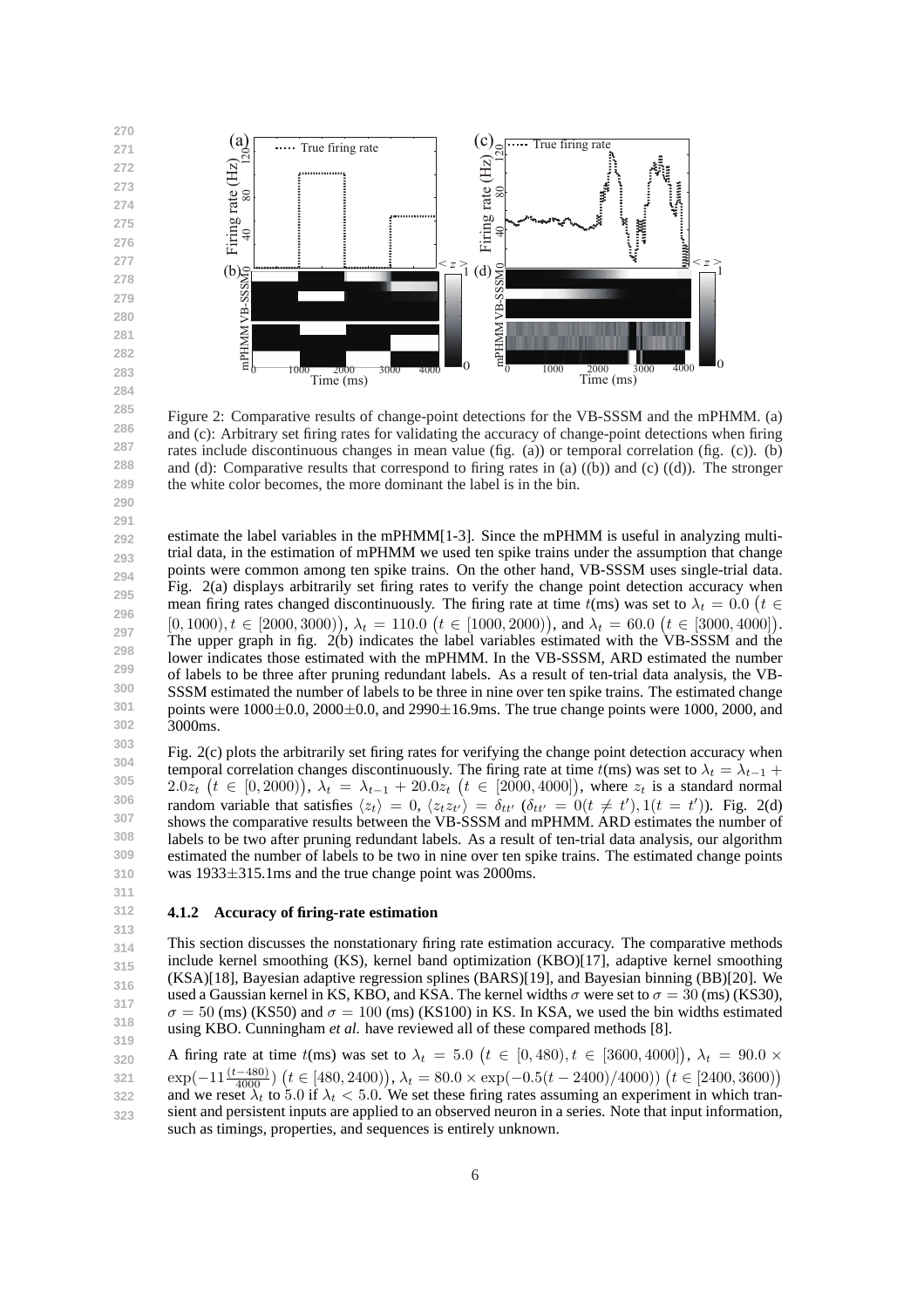

Figure 3: Results of firing-rate estimation. (a): Estimated firing rates. Vertical bars above abscissa axes are spikes used for estimates. (b): Averaged label variables  $\langle z_m^n \rangle$ . (c): Estimated firing rates using each label. (d): Mean absolute error *±* standard deviation when applying our algorithm and other methods to estimate firing rates plotted in (a). \* indicates p*<*0.01 and \*\* indicates p*<*0.005.

Fig. 3(a) plots the estimated firing rates (red line). Fig. 3(b) plots the estimated label variables and fig. 3(c) plots the estimated firing rates when all labels other than the pruned ones were used. ARD estimates the number of labels to be three after pruning redundant labels. As a result of ten spike trains analysis, the VB-SSSM estimated the number of labels to be three in eight over ten spike trains. The change points were estimated at 420*±*82.8, 2385*±*20.7, and 3605*±*14.1ms. The true change points were 480, 2400, and 3600ms.

**350 351 352 353 354 355** The mean-absolute-error (MAE) is defined by  $\text{MAE} = \frac{1}{K} \sum_{k=1}^{K} |\lambda_k - \hat{\lambda}_k|$ , where  $\lambda_k$  and  $\hat{\lambda}_k$  are the true and estimated firing rates in the *k*th bin. All the methods estimate the firing rates at ten times. Fig. 3(d) shows the mean MAE values averaged across ten trials and the standard deviations. We investigated the significant differences in firing-rate estimation among all the methods using Wilcoxon signed rank test. Both the VB-SSSM and BB show the high performance. Note that the VB-SSSM can estimate not only firing rates but change points and the number of neural states.

### **4.2 Real Data Analysis**

**358 359 360 361 362 363 364 365** In area MT, neurons preferentially respond to the movement directions of visual inputs[21]. We analyzed the neural data recorded from area MT of a rhesus monkey when random dots were presented. These neural data are available from the Neural Signal Archive (http://www.neuralsignal.org.), and detailed experimental setups are described by Britten *et al.* [22]. The input onsets correspond to  $t = 0$ (ms), and the end of the recording corresponds to  $t = 2000$ (ms). This section discusses our analysis of the neural data included in nsa2004.1 j001 T2. These data were recorded from the same neuron of the same subject. Parameters were set as follows:  $T = 2000, \Delta = 0.001, N = 5, r = 1$  $0.02, \gamma^{n} = 1(n = 1, ..., 5), \gamma^{nk} = 100(n = k)$  or  $2.5(n \neq k)$ .

**366 367 368 369 370 371 372 373 374 375 376** Fig. 4 shows the analysis results when random dots have 3.2% coherence. Fig. 4 (a) plots the estimated firing rates (red line) and a Kolmogorov-Smirnov plot (K-S plot) (inset)[23]. Since the true firing rates for the real data are entirely unknown, we evaluated the reliability of estimated values from the confidence intervals. The black and gray lines in the inset denote the K-S plot and 95 % confidence intervals. The K-S plot supported the reliability of the estimated firing rates since it fits into the 95% confidence intervals. Fig. 4(b) depicts the estimated label variables, and fig. 4(c) shows the estimated firing rates using all labels other than the pruned ones. The VB-SSSM estimates the number of labels to be two. We call the label appearing on the right after the input onset "the 1st neural state" and that appearing after the 1st neural state "the 2nd neural state". The 1st and 2nd neural states in fig. 4 might corresponded to transient and sustained states[6] that have been heuristically detected, e.g. assuming the sustained state lasts for a constant time[24].

**377** We analyzed all 105 spike trains recorded under presentations of random dots with 3.2%, 6.4%, 12.8%, and 99.9% coherence, precluding the neural data in which the total spike count was less than

**339 340**

**356 357**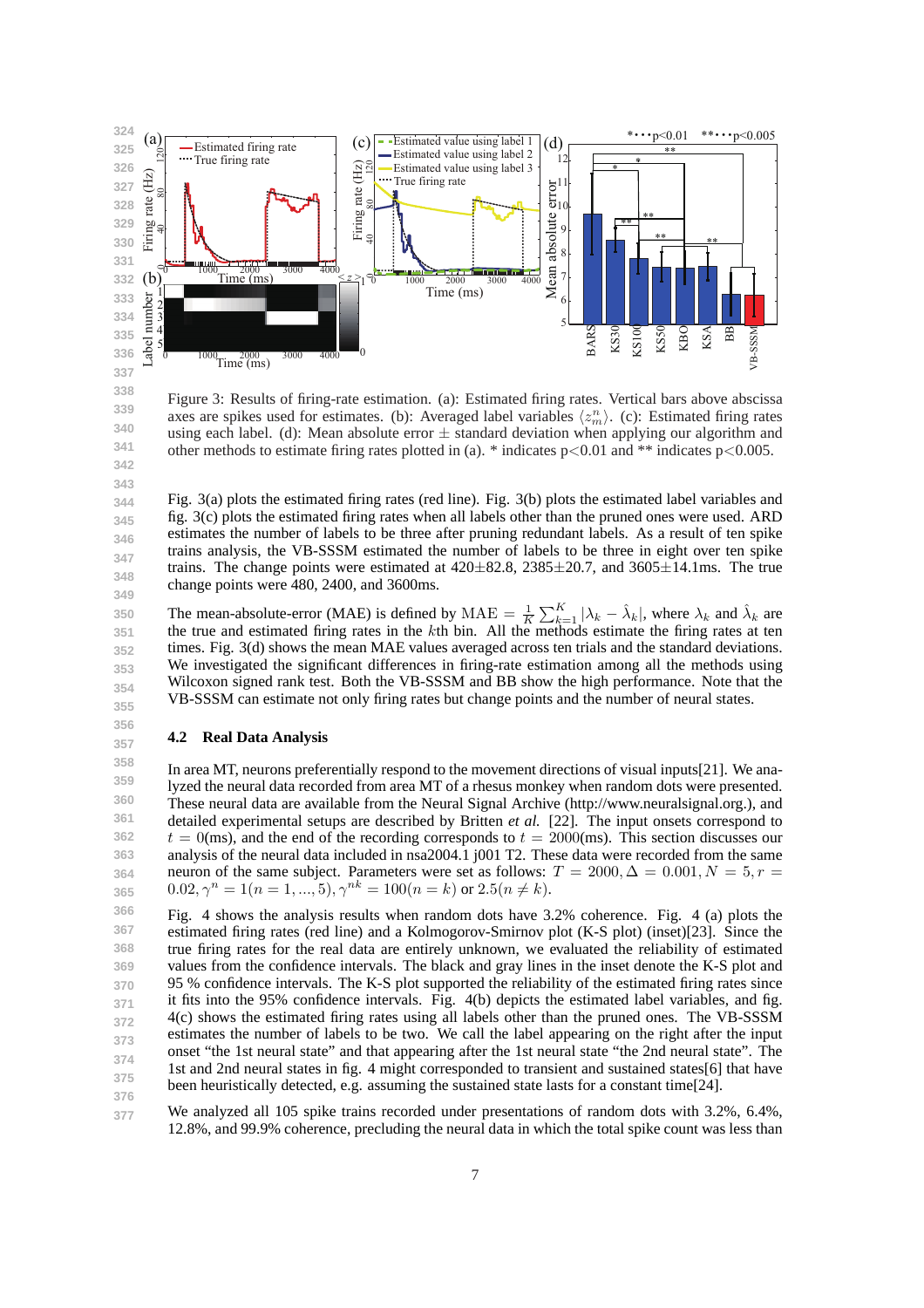

Figure 4: Estimated results when applying the VB-SSSM to area MT neural data. (a): Estimated firing rates. Vertical bars above abscissa axes are spikes used for estimates. Inset is result of Kolmogorov-Smirnov goodness-of-fit. Solid and gray lines correspond to K-S plot and 95% confidence interval. (b): Averaged label variables using test distribution. (c): Estimated firing rates using each label. (d) and (e): Estimated parameters in the 1st and the 2nd neural states.

20. The VB-SSSM estimated the number of labels to be two in 25 over 30 spike trains (3.2%), 19 over 30 spike trains (6.4%), 26 over 30 spike trains (12.8%), and 16 over 16 spike trains (99.9%). In summary, the number of labels is estimated to be two in 85 over 101 spike trains.

**404 405 406 407 408 409 410 411 412 413 414 415** Figs. 4(d) and (e) show the estimated parameters from 19 spike trains whose estimated number of labels was two (6.4% coherence). The horizontal axis denotes the arranged number of trials in ascending order. Figs. 4 (d) and (e) correspond to the estimated temporal correlation *β* and the time average of  $\mu$ , which is defined by  $\langle \mu^n \rangle = \frac{1}{T_n} \sum_{t=1}^{T_n} \mu_t^n$ , where  $T_n$  denotes the sojourn time in the *n*th label or the total observation time *T*. The estimated temporal correlation differed significantly between the 1st and 2nd neural states (Wilcoxon signed rank test, p*<*0.00005). On the other hand, the estimated mean firing rates did not differ significantly between these neural states (Wilcoxon signed rank test, p*>*0.1). Our algorithm thus detected the change points on the basis of discontinuous changes in temporal correlations. We could see the similar tendencies for all randomdot coherence conditions (data not shown). We confirmed that the mPHMM could not detect these change points (data not shown), which we were able to deduce from the results shown in fig. 2(d). These results suggest that our algorithm is effective in real data analysis.

# **5 Discussion**

**419 420** We proposed an algorithm for simultaneously estimating state transitions, the number of neural states, and nonstationary firing rates using single-trial data.

**421 422 423 424 425** There are ways of extending our research to analyze multi-neuron data. The simplest one assumes that the time of state transitions is common among all recorded neurons[1-3]. Since this assumption can partially include the effect of inter-neuron interactions, we can define prior distributions that are independent between neurons. Because there are no loops in the statistical dependencies of firing rates under these conditions, the variational Bayes method can be applied directly.

**426 427 428 429 430** One important topic for future study is optimization of coarse bin widths  $r = C\Delta$ . A bin width that is too wide obscures both the time of change points and temporal profile of nonstationary firing rates. A bin width that is too narrow, on the other hand, increases computational costs and worsens estimation accuracy. Watanabe *et al.* proposed an algorithm for estimating the optimal bin width by maximization the marginal likelihood [15], which is probably applicable to our algorithm.

**431**

**416 417 418**